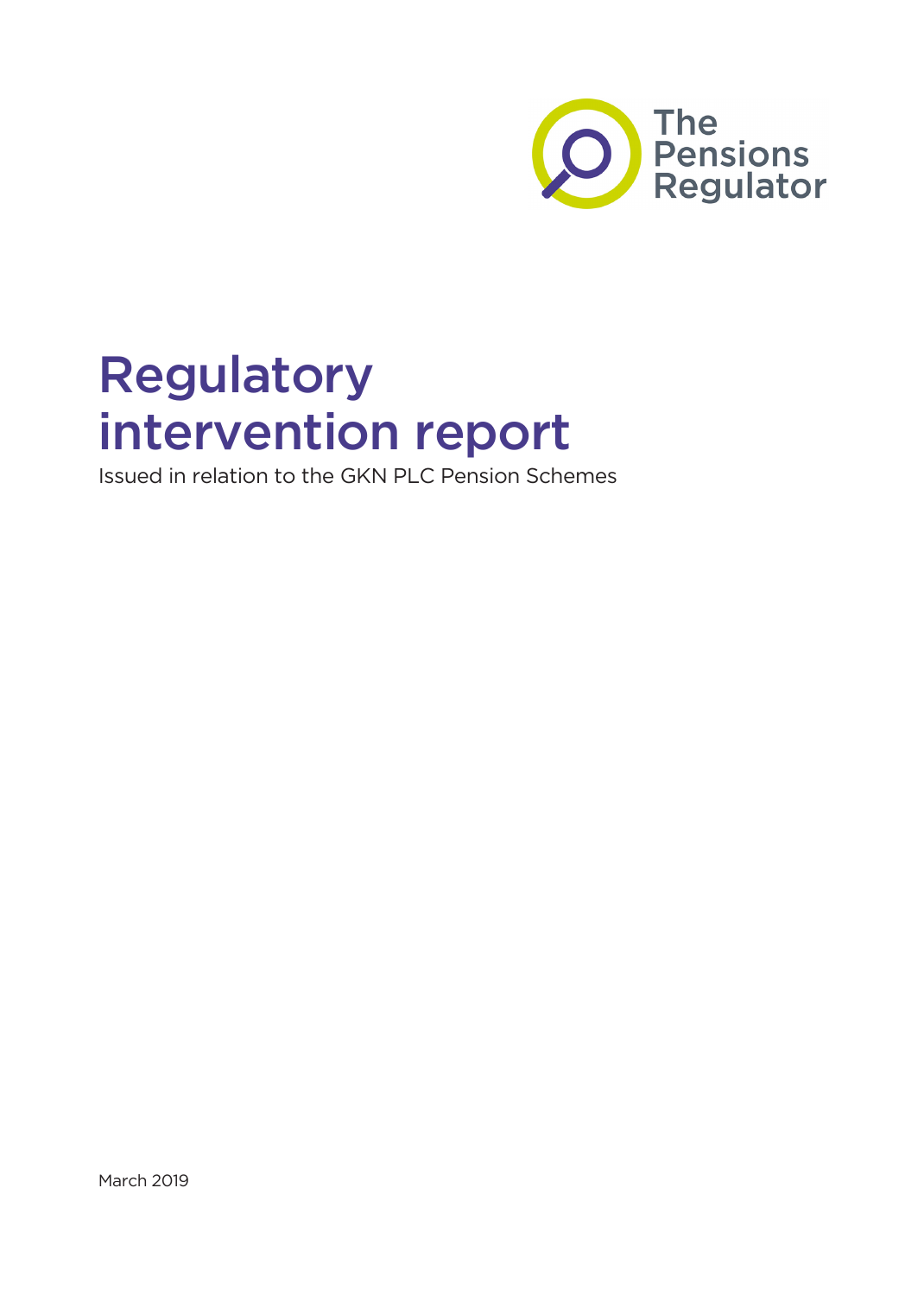#### Case summary

We saw a number of high profile mergers and acquisitions in 2018, one of which was the takeover of GKN by Melrose. The purpose of this regulatory intervention report is to highlight to trustees, employers and advisers how we expect to work with parties where there is a takeover or acquisition and a defined benefit pension (DB) scheme involved.

#### Illustrated summary

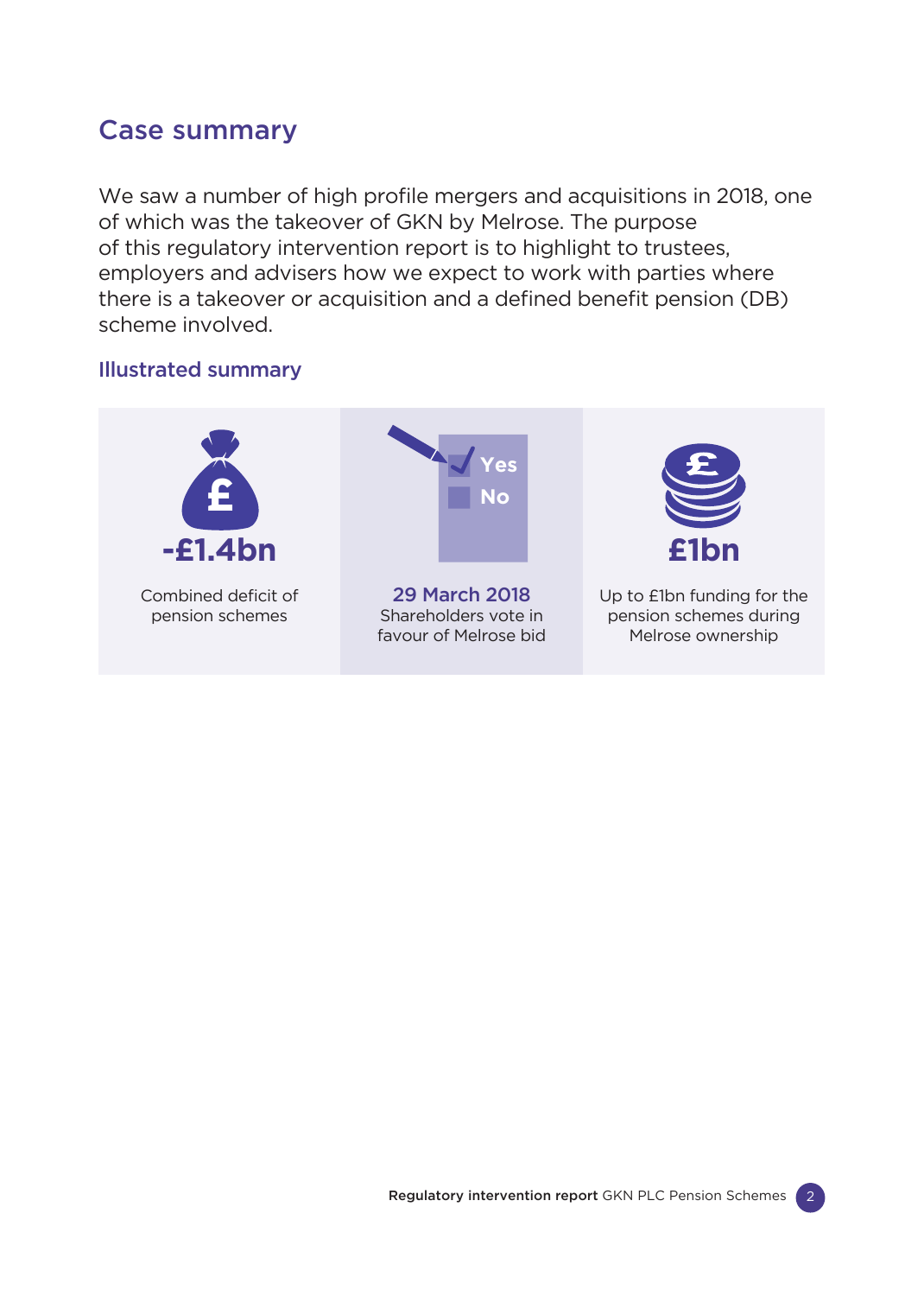### Background

GKN PLC (GKN) is a global engineering group which was, at the time of the takeover bid, listed on the London Stock Exchange. GKN has various divisions, including GKN Aerospace, GKN Driveline and GKN Powder Metallurgy.

GKN has two UK-based DB pension schemes – GKN Group Pension Scheme 2012 and GKN Group Pension Scheme 2016. The schemes have a combined membership of over 32,000 members. The schemes' combined deficit was around £1.4bn based on a gilts flat basis<sup>1</sup> and £2.2bn on a solvency basis2.

Melrose Industries PLC (Melrose) is a company also listed on the London Stock Exchange. Melrose aims to create significant gains by buying companies and increasing the value of the businesses that it owns through substantial investment. Its stated strategy is "Buy, Improve, Sell".

In January 2018, Melrose offered to buy each existing GKN share for a cash payment of 81p and 1.49 shares in Melrose (equating to £7.4bn at 17 January 2018 prices). The share portion of this offer was subsequently increased from 1.49 shares to 1.69 shares on 13 March 2018 – valuing GKN at £8.1bn. The cash part of the bid would largely be financed by increasing debt, resulting in GKN having potential liability for materially more debt after the takeover. The bid included a proposal to make an initial payment of £150m to the GKN pension schemes.

The bid was not recommended by the existing GKN management and so went ahead on a hostile basis. GKN management sought to prevent the hostile takeover and presented its plans for the GKN group to shareholders on 14 February 2018. A subsequent proposal was announced in early March to merge its Driveline business with Dana Incorporated, a US-based business. Alongside these announcements, GKN management agreed with the trustees a package of support for the schemes which would apply if the Melrose takeover bid was unsuccessful.

Shortly after the announcement of Melrose's takeover bid on 12 January 2018, the trustees of the two schemes acted promptly and made a joint statement to the market. This highlighted their aggregate funding level and noted that any change to the corporate and capital structure of GKN would lead the trustees to reassess the strength of covenant and funding requirements.

We consider that this statement was a positive factor in ensuring that the trustees were able to agree a funding package with both GKN and Melrose.

Ahead of the final GKN shareholder vote on Melrose's takeover proposal, Melrose's management agreed a package of future support for the schemes. This included agreement to fund the schemes more prudently. Melrose agreed cash contributions of up to £1bn to fully fund the schemes on the revised funding basis, including one off contributions to be paid when businesses within the group are sold.

2 All GKN deficit numbers are quoted excluding the GKN Investments LLP asset of £0.3bn, in order to be consistent with the Melrose basis of calculating the deficit and the total cash contributions required.

<sup>1</sup> A gilts flat basis is a measure of the funding required to pay benefits in full which aims to limit reliance on the continuing support of the sponsoring employer.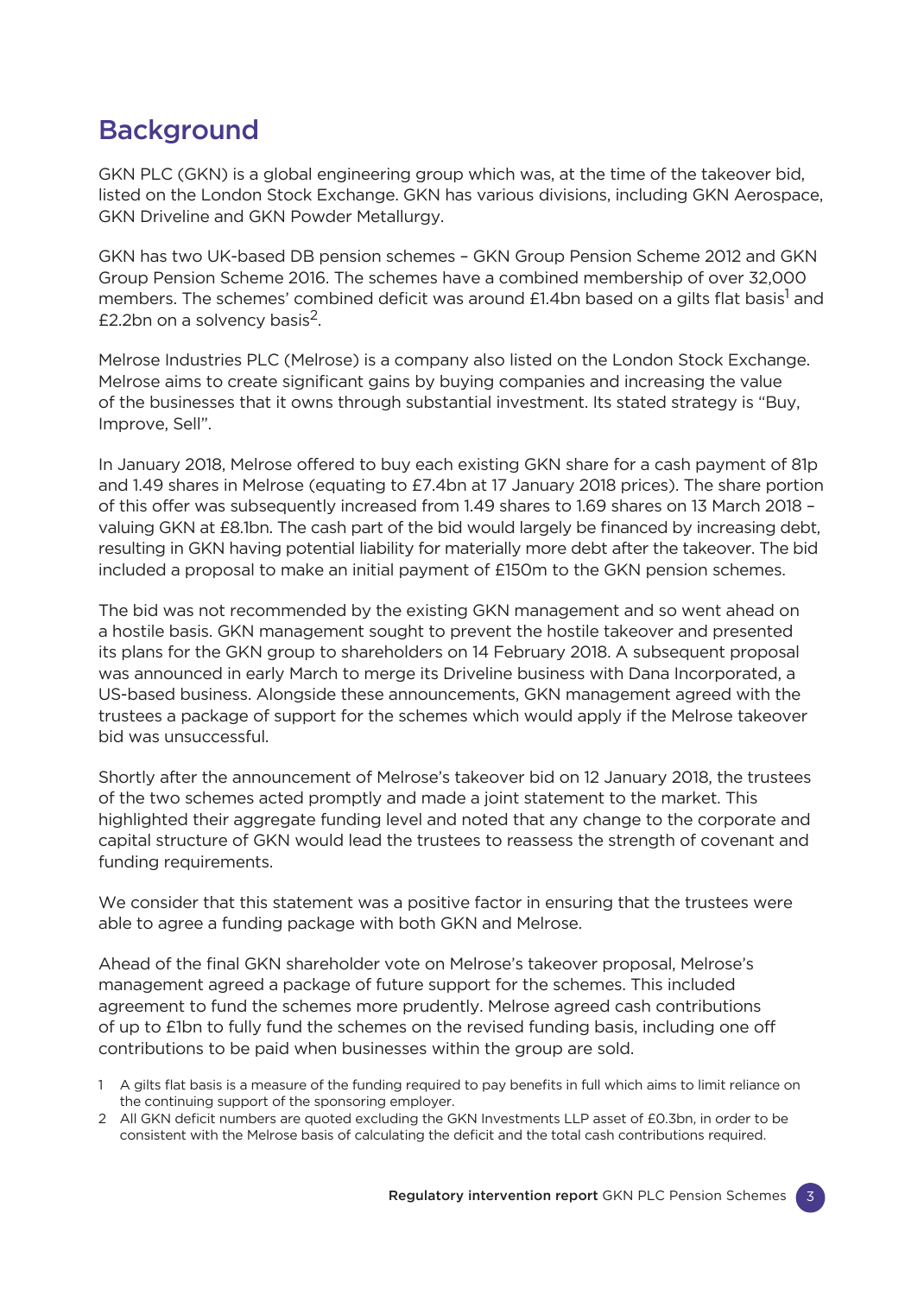### Regulatory action

The hostile bid and the defence plan by the existing GKN management meant that either Melrose would acquire GKN or changes would be implemented by the existing ownership. Both would have a significant impact on the position of the scheme. We were very clear that in either scenario, mitigation to manage the possible impact on the security of members' benefits would be needed.

As soon as we became aware of the possible takeover of GKN by Melrose, we contacted the management of both companies setting out our concerns about the potential impact on the schemes, and subsequently met with representatives of both companies and with the trustees of both schemes.

Given the importance of the pension schemes as financial stakeholders and the public nature of the takeover battle, our involvement quickly became public.

We continued to communicate with the trustees as well as both Melrose and GKN's management separately before plans for the schemes were agreed between each company (separately) and the schemes' trustees. We wanted to understand how the schemes could be affected depending on whether the hostile takeover succeeded or not, and to ensure that any material detriment to the schemes would be appropriately mitigated.

There were calls from MPs, regulators and the press for Melrose to apply for formal clearance of the transaction, but it chose not to do so. Clearance is a voluntary process, and was included in the Pensions Act 2004 to provide comfort to companies engaging in corporate transactions which are likely to cause material detriment. It exists to address their concerns that our powers might otherwise deter companies from engaging in normal corporate activity. Although we encourage applications for clearance in these situations, it is for the parties involved to make that decision. The benefit of clearance is that, if we have been given full disclosure of all relevant facts, it provides certainty that we will not use our powers at a later date.

## **Outcome**

The robust approach taken by the trustees of the GKN schemes, supported by prompt engagement by TPR with our expectations clearly set out, meant that both GKN and Melrose provided details of their plans and engaged with the trustees to agree mitigation for the changes in covenant resulting from the acquisition.

On 29 March, GKN shareholders voted in favour of Melrose's proposal – with the GKN companies now forming part of the enlarged Melrose group. Since the takeover took effect, we have continued to discuss the implementation of the agreed plans for the schemes with the trustees and with Melrose.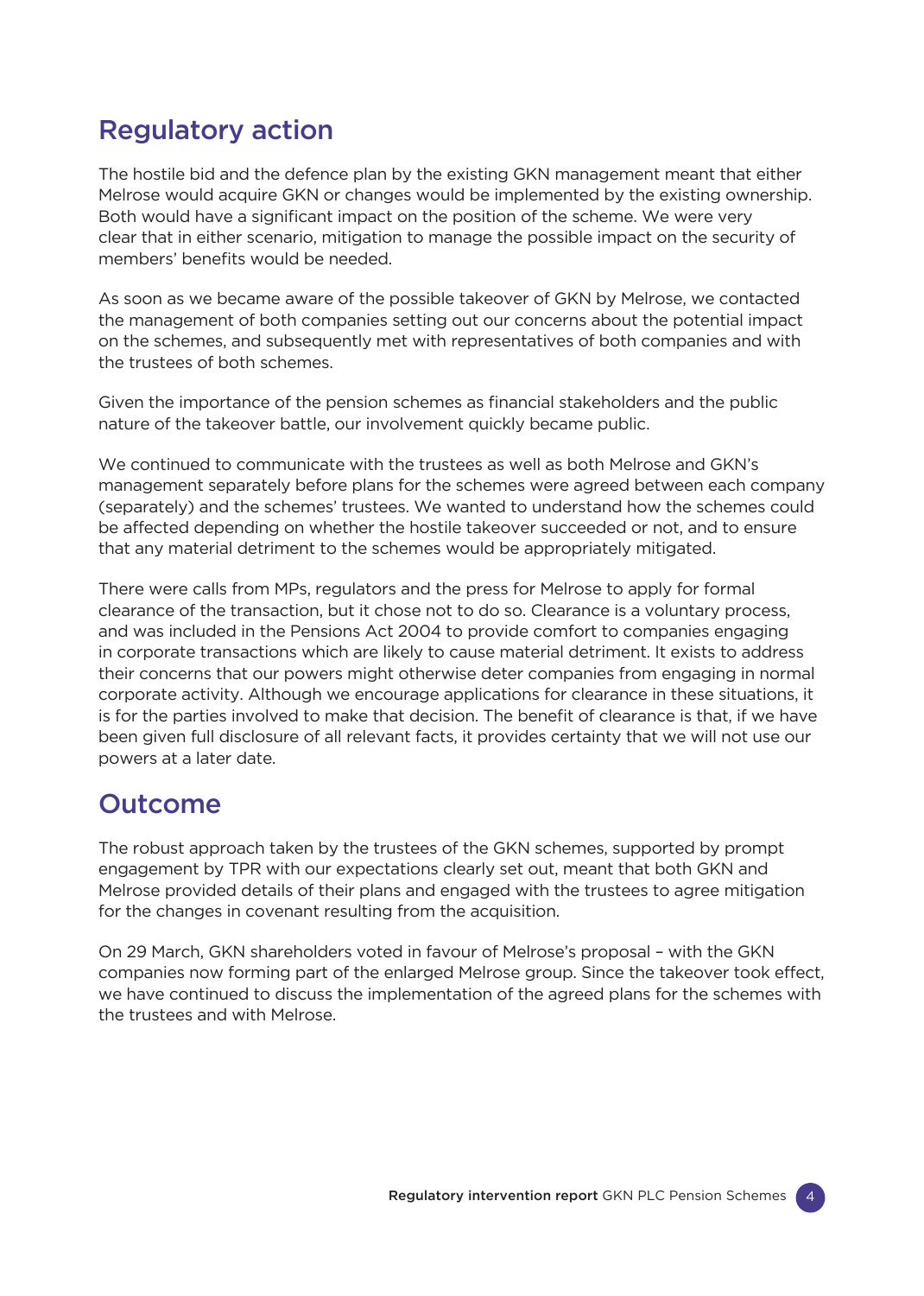#### Our approach

In situations where a transaction is likely to have a significant impact on the employer's ability to support a DB pension scheme, we are likely to communicate with involved parties to ensure that appropriate steps are taken to understand and mitigate any material detriment to the schemes, with the aim of protecting members' benefits.

In the case of a transaction, we will consider the merits of investigating in detail whether the use of our anti-avoidance powers such as Contribution Notices or Financial Support Directions<sup>3</sup> would be justified. We are likely to open an investigation if we are not satisfied that appropriate arrangements have been made to mitigate any potential material detriment caused by the transaction.

Where the parties to a transaction choose not to come to us for clearance (as was the case for the Melrose bid for GKN), we can open an investigation at a later stage if we consider it appropriate. If the companies want greater certainty about the use of our powers, they can apply for clearance where appropriate<sup>4</sup>.

We expect to be notified as soon as practicably possible about any potential transaction affecting a company or group that has a DB pension scheme attached. We routinely engage with confidential, price sensitive information and the sensitive nature of takeover discussions should not be a bar to discussing these situations with us. We are aware of the restrictions imposed by the takeover code for transactions which fall within the scope of that code, but would expect offerors to give careful consideration to whether the pension issues are sufficiently material to require early involvement of the pension trustees and the regulator.

Throughout the negotiation process, we may meet with stakeholders, including pension scheme trustees and management of companies involved, to ensure that they are taking appropriate advice and making a full assessment of any impact on their pension schemes.

3 For information about our anti-avoidance powers go to: [https://www.tpr.gov.uk/en/about-us/how-we-regulate-and-enforce/anti-avoidance-powers]( https://www.thepensionsregulator.gov.uk/en/about-us/how-we-regulate-and-enforce/anti-avoidance-powers )

4 For information about our clearance process go to: [https://www.tpr.gov.uk/en/document-library/regulatory-guidance/clearance](https://www.thepensionsregulator.gov.uk/en/document-library/regulatory-guidance/clearance)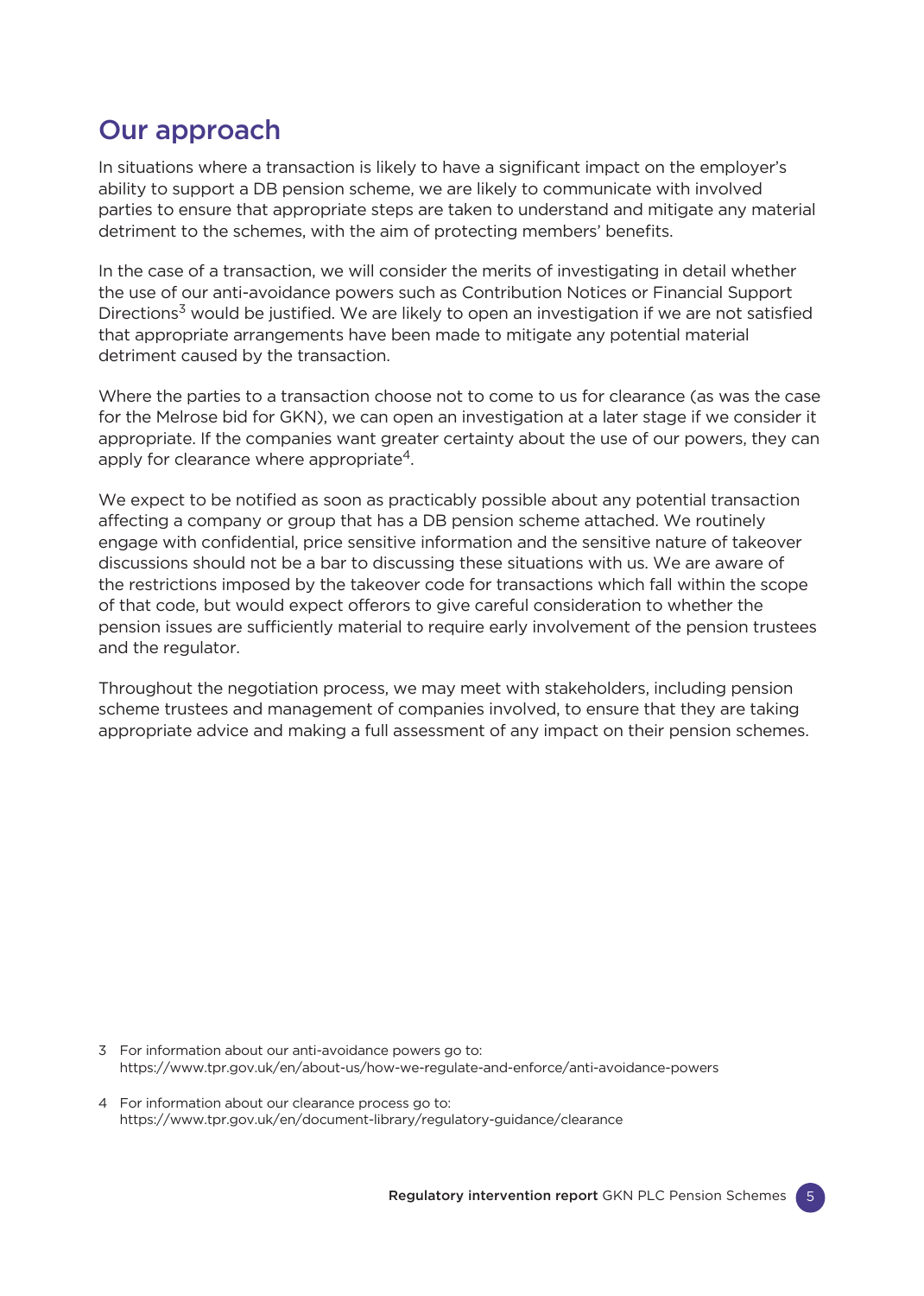#### **Timeline**

12 January 2018: Media report of a hostile takeover bid of GKN by Melrose.

15 January 2018: TPR emails the trustees of both schemes.

16 January 2018: Trustees respond to TPR along with statement issued to the media.

22 January 2018: TPR requests meeting with trustees to discuss interaction between trustees and GKN as well as advice received and protections in place for the scheme.

30 January 2018 – March 2018: Regular meetings, calls and correspondence with trustees, companies and advisers about the proposals and setting out clearance process.

14 February 2018: GKN presents defence strategy to the market.

6 March 2018: Business, Energy and Industrial Strategy (BEIS) Committee Evidence Session.

9 March 2018: GKN announces plans for the schemes.

19 March 2018: Melrose announces plans for the scheme.

28 March 2018: TPR writes to Melrose setting out expected ways of working going forward if the bid is successful.

29 March 2018: Shareholders vote in favour of Melrose.